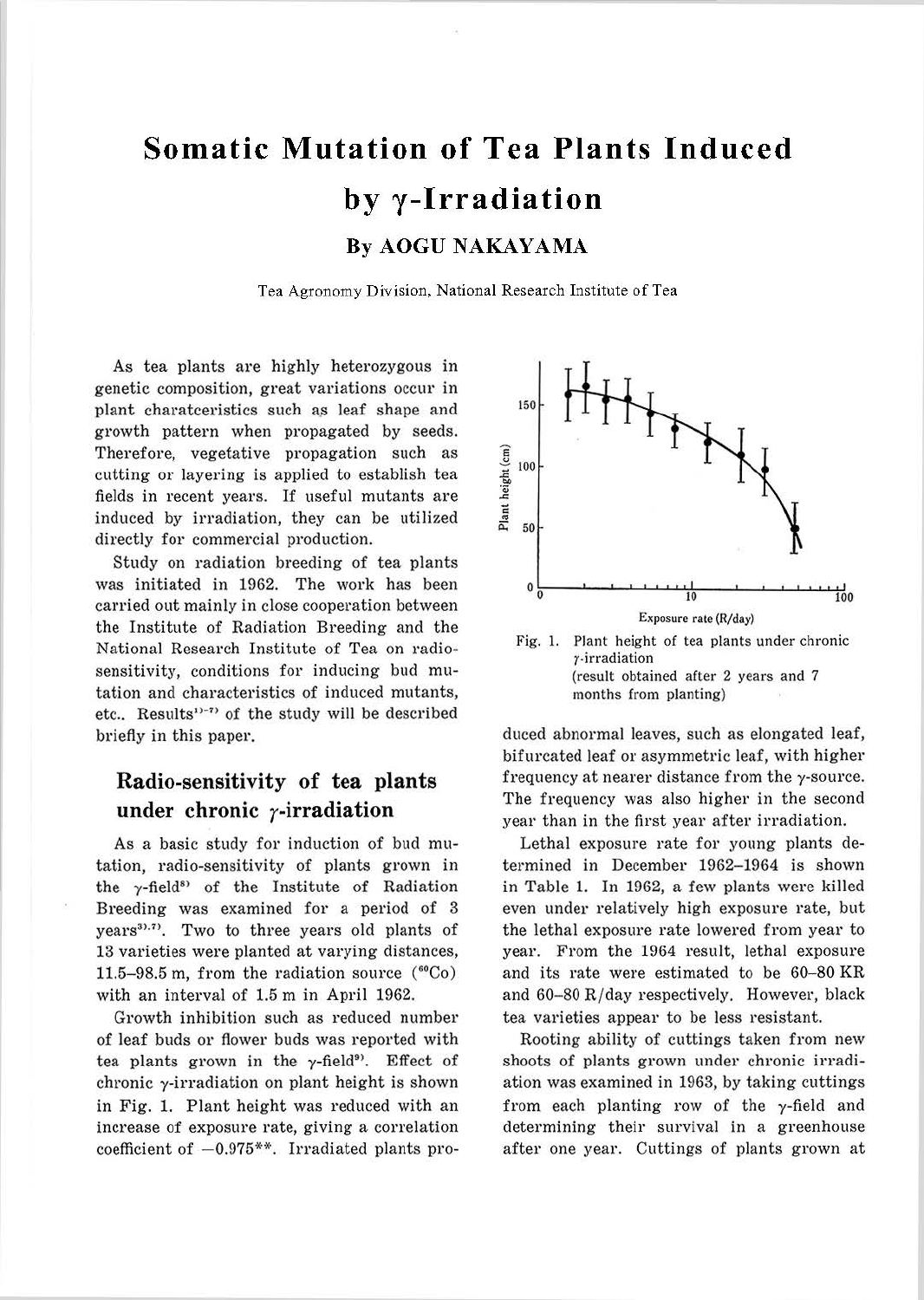|               |                | Lethal exposure rate $(R/day)$ |      |              |
|---------------|----------------|--------------------------------|------|--------------|
| Variety       |                | 1962                           | 1963 | 1964         |
| For green tea | Yabukita       | 250                            | 130  | 80           |
|               | Tamamidori     | 250                            | 130  | 70           |
|               | Yamatomidori   | >260                           | 60   | $60\atop 60$ |
|               | Yutakamidori   | >260                           |      |              |
|               | Z <sub>1</sub> | 250                            | 130  | 80           |
|               | Horyoku        | 140                            | 100  | 60           |
| For black tea | Benifuji       | 140                            | 40   | 30           |
|               | Benihomare     | 250                            | 90   | 40           |

#### **Table 1. Lethal exposure rates of various tea varieties under chronic r-irradiation in the r -field**

**Table 2. Number of leaf initials in the winter bud and expanded leaves in the first flush period of tea plant irradiated chronically** 

| Exposure rate | No. of leaf initials in the winter bud |                           | No. of expanded                 | Total exposure         |
|---------------|----------------------------------------|---------------------------|---------------------------------|------------------------|
|               | Counted in<br>November, 1970           | Counted in<br>March, 1971 | leaves in the<br>spring of 1971 | from Nov.<br>to March) |
| R/day         |                                        |                           |                                 | R                      |
| 40            | 3.9                                    | 3.6                       | 3, 7                            | 6000                   |
| 22            | --                                     | 4.4                       | 4.8                             | 3300                   |
| 10            | 5.1                                    | 5.1                       | 5.5                             | 1500                   |
| 5             | 5.1                                    | 5.4                       | 5.8                             | 750                    |

the exposure rate more than  $40 R/day$  gave only 50% of survival, whereas that grown with less than 30 R/day gave more than  $70\%$ .

## **Mutation induced by chronic irradiation**

With plants growing in the  $\gamma$ -field, bud mutation induced by chronic irradiation and factors affecting the induction were studied<sup>4</sup>. At two years after planting under  $6-50$  R/day of exposure rate, mutants with different leaf color occurred. As shown in Fig. 2, frequency of mutated shoots with variegation was high at about 20-30 R/day or  $6-8$  KR/year with mutation rate per plant of 12% at the highest.

Such mutations were localized to a particular portion of plants, i.e., mostly to the second flush region of shoots, but the first flush region was normal. It is usual that shoots on unplucked tea plants exhibit more than two cycles of growth. The second flush grows





from the terminal buds on the first flush shoots. However, plants grown under the exposure rate of 20-40 R/day produced so-called blind shoots which were lacking terminal buds, and the second flush grew from upper axillary buds of the blind shoots. Mutation occurred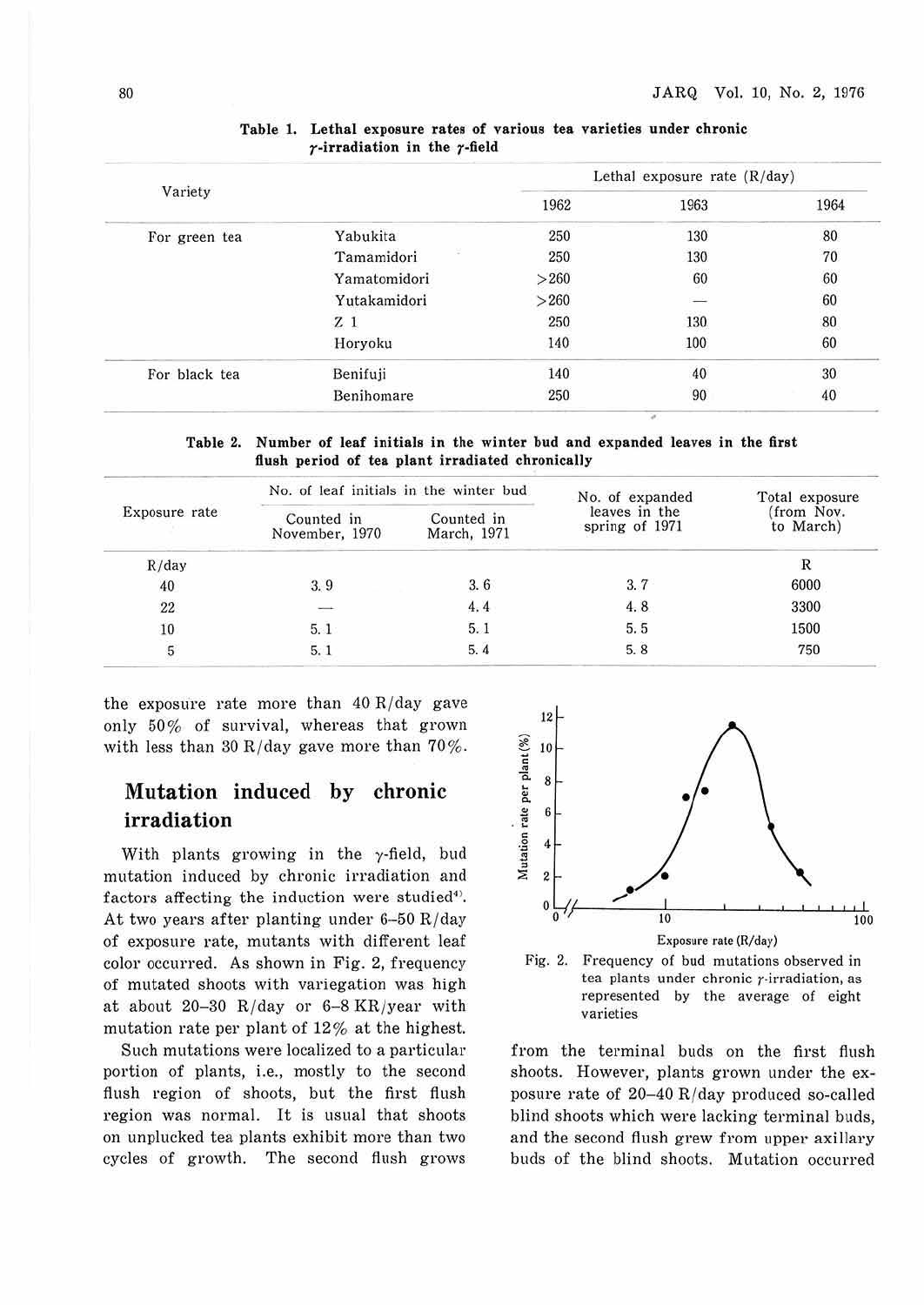on such second flush shoots.

Winter buds of tea plants are usually composed of 4-7 leaf initials and the number of leaf initials has close relation to the number of leaves to be developed in the first flush. Under a chronic irradiation, the higher the exposure rate the less was the leaf initials as well as leaves expanded in the first flush (Table 2), indicating the radiation damage of apical meristem of winter buds, which causes missing terminal buds on the first flush shoots. The damage of winter buds was confirmed by histological observations, as reported by Futsuhara<sup>10</sup>. In general, it is desirable to induce mutations at the meristem composed of the least number of initial cells in order to get whole mutants. Histological examination of irradiated winter buds indicated that the differentiation of new buds which produce the second flush shoots was hardly going in the axillary region adjacent to the damaged apical meristem. Presumably mutations occurred in such winter buds under continuous irradiation.

#### **Effect of heavy pruning of induc**tion of mutations by  $\gamma$ -irradiation

With various kinds of plants, a number of whole mutants were obtained by developing new shoots from latent buds by repeatedly applying heavy cut back after  $\gamma$ -irradiation. Effect of such cut back treatment was examined with tea plants<sup>6)</sup>.

Tea plants growing in pots were subjected to the  $\gamma$ -ray of 2.5 KR or 5 KR for a period of 6 days, before or after the heavy pruning applied at 10 cm above the ground surface. As a result, mutation occurred at a rate of 20% per plant and 4% per shoot. Heavy pruning applied before the irradiation gave slightly higher rate. Heavy pruning applied in July gave less shoots developed and less frequency of mutation than that applied in March. This may be due to the difference in carbohydrate reserve required for the recovery after pruning. Mutations obtained were elongated leaf, small leaf, large leaf, yellow leaf, variegated leaf and their combinations



Plate I. Kinds of the somatic mutations of the plant induced by the pruning treatment A: original variety (Z l) B: large leaf

C: elongated leaf

#### (Plate 1).

From this result, it is considered that heavy pruning in March followed by y-irradiation may be most effective in inducing bud mutation of tea plants.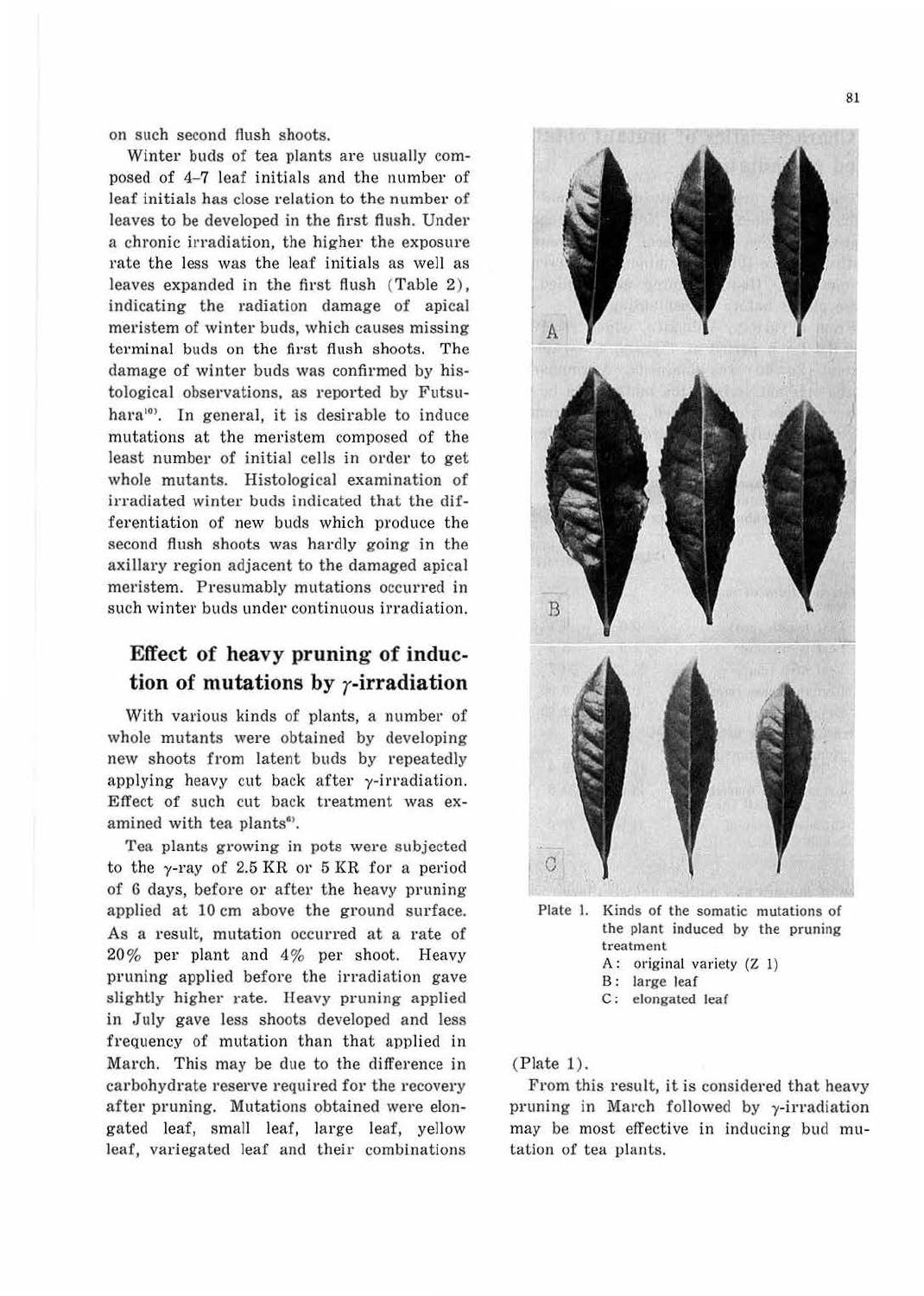### **Characteristics of mutant obtained r-irradiation**

Tea plants, first planted in the  $\gamma$ -field in 1962, were transferred to National Research Institute of Tea and several other research institutes since 1965 to examine the occurrence of mutation. Heavy pruning was applied to these plants before transplanting.

From a variety, Yabukita, which received 17.9 KR for a period of 7 years, a tetraploid mutant  $(2n=60)$  was obtained<sup>11</sup>. As compared to the original veriety, the mutant has large, more or less round-shaped, and apparently thick leaves, with large guard cells. (Table 3)

|  |                  | Table 3. Characteristics of tetraploid tea |  |  |  |
|--|------------------|--------------------------------------------|--|--|--|
|  |                  | induced from $\gamma$ -irradiated          |  |  |  |
|  | Yabukita variety |                                            |  |  |  |

|                                                | Tetraploid | Original<br>variety |
|------------------------------------------------|------------|---------------------|
| External form of mature<br>leaves              |            |                     |
| Leaf length $(cm)$                             | 9.0        | 9.1                 |
| Leaf width $(cm)$                              | 3.9        | 3, 2                |
| Leaf area $(cm2)$                              | $25.1$ **  | 20.7                |
| Leaf thickness (mm)                            | 0.45       | 0.36                |
| Length/width                                   | $2.29**$   | 2.80                |
| Density and size of stomata                    |            |                     |
| Number of stomata<br>$(10 \times 10)$          | $10.1**$   | 19.4                |
| Longitudinal diameter<br>of guard cell $(\mu)$ | 43.9**     | 33.8                |
| Cross diameter of<br>guard cell $(u)$          | $34.5**$   | 27.0                |

Size of flowers and pollens are also large with 50% fertility. Plucked shoots contain less tannin and more total nitrogen and aminoacids tban that of original variety.

One of the mutant strains obtained by *y*irradiation followed by heavy pruning of a variety, Yutakamidori, showed a change in aminoacid composition (Fig. 4). Among aminoacids contained in normal tea shoots, content of theanine is highest, followed by asparatic acid, glutamic acid, and arginine. In the mutant strain, content of arginine was found to be as high as two times that of the



Fig. 3. A schematic representation of the mutated portion of the tea shoot grown under chronic irradiation in the r-field





original variety. Since arginine has a close relation to the taste of tea, the occurrence of such a mutant by  $\gamma$ -irradiation is noteworthy in the breeding of tea for better quality.